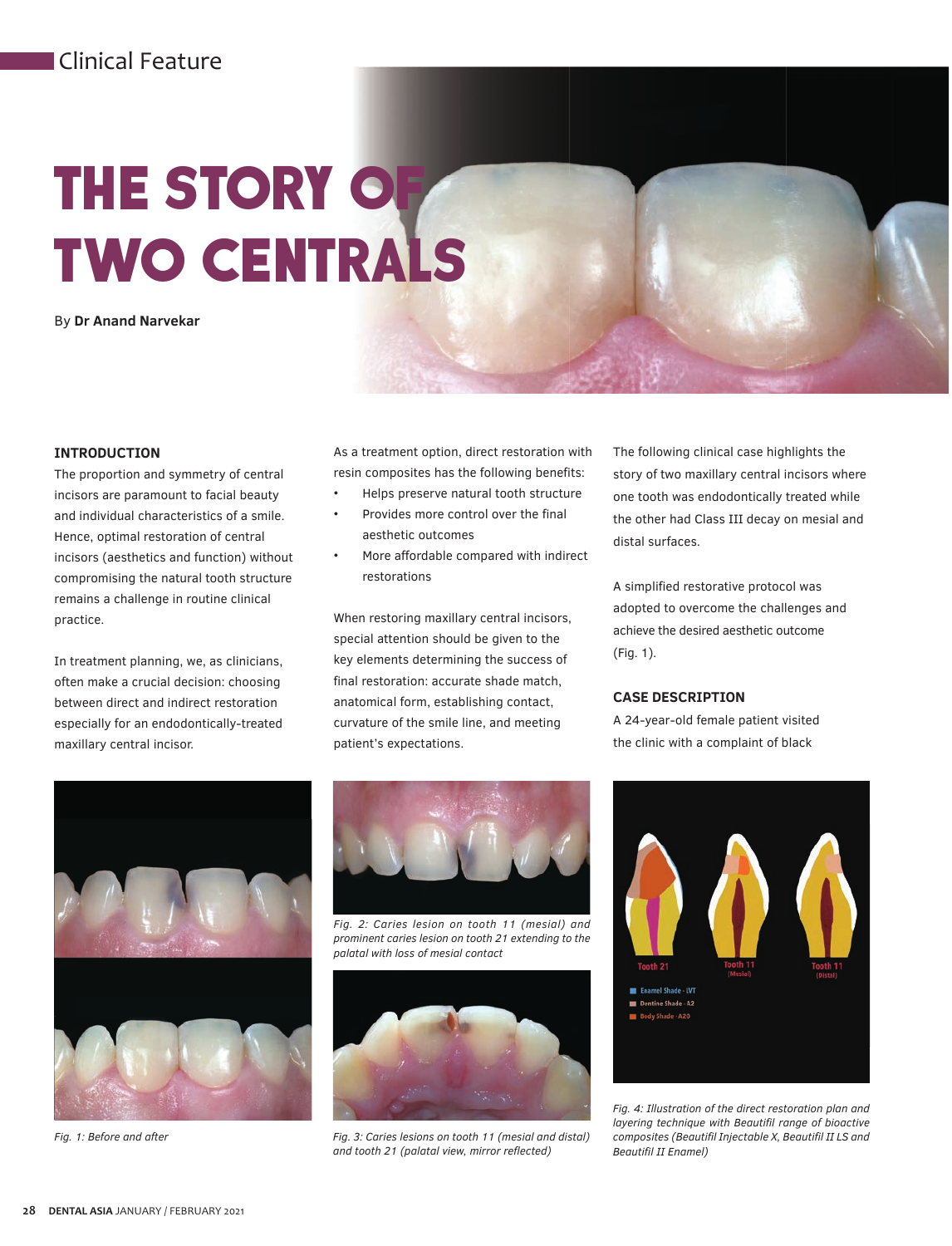## Clinical Feature

discolouration on the upper front tooth with no signs of associated pain.

Clinical examination revealed caries lesions on mesial and distal surface of tooth 11 and a prominent caries lesion on tooth 21, involving a larger palatal surface with loss of mesial contact area resulting in diastema (Figs. 2,3).

Tooth 21 tested negative to vitality test with no pain on percussion. Its periapical radiograph revealed a periapical lesion and angulated radiographs showed a radiolucent lesion approximately 5mm by 5mm in size.

#### **TREATMENT PROCEDURE**

**Phase 1: Root canal treatment on tooth 21** Caries removal and access opening on tooth 21 was followed by cleaning and shaping of the canal. Calcium hydroxide paste was inserted until the apex to facilitate the healing of the periapical infection.

Fifteen days later, the patient was recalled for review on tooth 21 and the calcium hydroxide paste was removed. After confirming that the canal is dry, obturation was done with lateral and vertical condensation to ensure a 3D seal.

**Phase 2: Restoration of teeth 11 and 21** The patient was recalled after three days

to restore the mesial and distal cavities of tooth 11 and accomplish the final restoration of tooth 21.

Rubber dam isolation with floss knots were placed to obtain effective isolation and avoid contamination of gingival crevicular fluid.

Following through with the direct restoration plan, layering technique was performed using Beautifil range of bioactive composites (Beautifil Injectable X, Beautifil II LS and Beautifil II Enamel) (Fig. 4).



*Fig. 5: Complete caries removal from teeth 21 and 11* 



*Fig. 6: The 2mm-3mm bevel on teeth 11 and 21, for blending of the final composite restoration (palatal and labial view)* 



*Fig. 7: Beautifil Injectable X shade A2O (opaque body shade) injected and shaped on palatal surface of tooth 21, a small quantity applied on the mesial cavity of tooth 11*



*(palatal view, mirror reflected) Fig. 8: Packable composite Beautifil II LS shade A2O was placed on the palatal side of tooth 21, leaving some space for final composite layer* 



*Fig. 9: Maxillary labial view after placing body shades from the palatal*



*Fig. 10: Bioclear Class III anterior mesial matrix was placed and Beautifil Injectable X shade A2 injected to form a cervical heap and secure the matrix*



*Fig. 11: Beautifil Injectable X shade A2 and Beautifil II LS shade A2 packable composite were placed using the snowplough technique*



*Fig. 12: The mesial matrices were removed to place the final layer of Beautifil II Enamel shade LVT and shaped on the mesial surface of both teeth*



*Fig. 13: Bioclear anterior matrix was placed on the distal of tooth 11 and the shallow cavity was restored from the palatal side with a single shade of Beautifil Injectable X A2*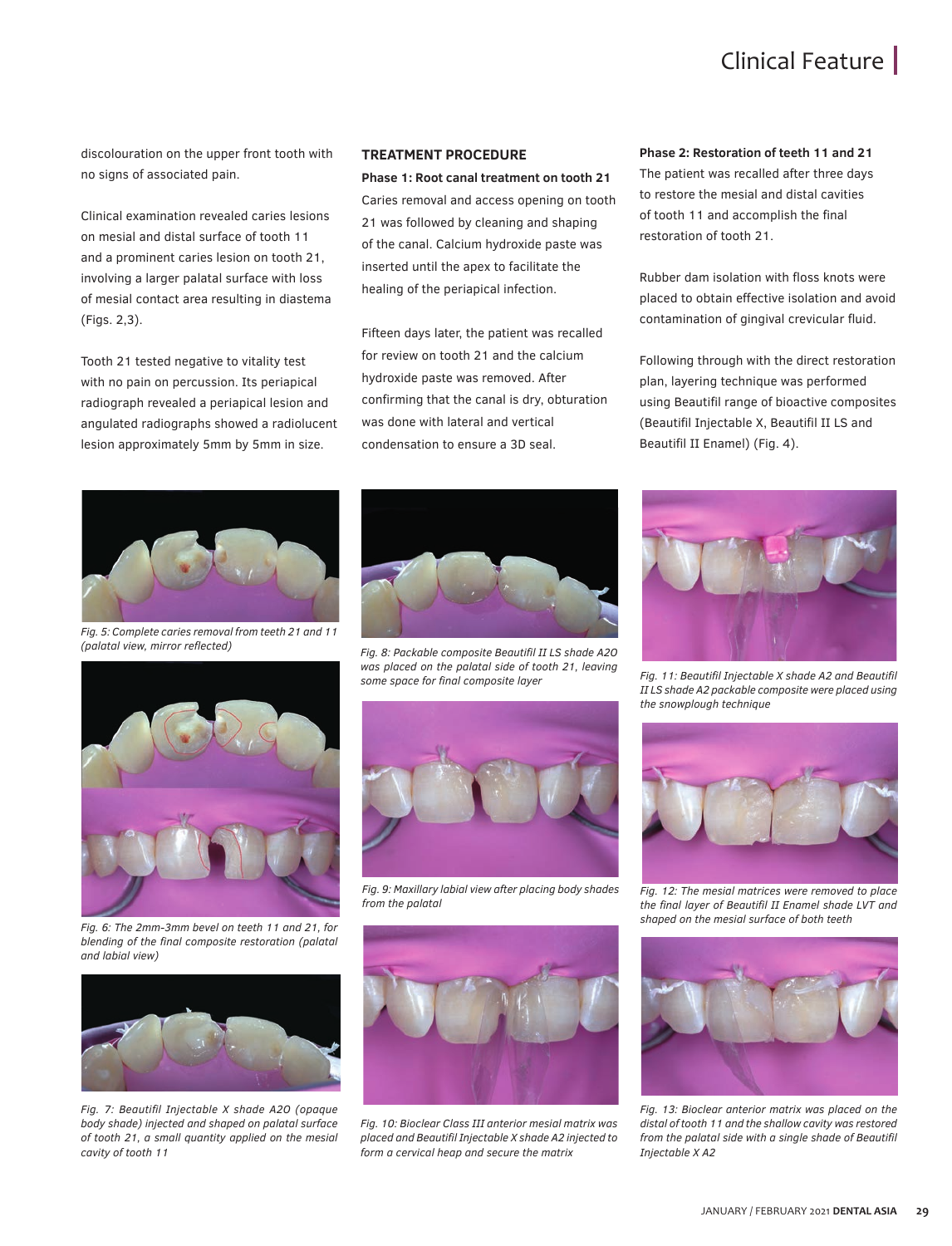# Clinical Feature

#### **RESTORATION PROCESS OF TEETH 11 AND 21**

After complete caries removal on mesial and distal surfaces of tooth 11, a 2mm-3mm bevel was created on the buccal and palatal side of tooth 11 and 21 using diamond points.

This was done to achieve perfect blending of the final composite restorations (Figs. 5,6).

#### **Palatal aspect**

The gutta-percha in the orifice of the endodontically-treated tooth 21 was smoothened and cleaned to ensure an optimal seal. Selective etching was performed with 35% phosphoric acid, and the sixth-generation bonding system (Shofu



*Fig. 14: The restorations after contouring with fine diamond bur and Super-Snap purple disk* 



*Fig. 15: The restorations after pre-polishing and removal of surface scratches with OneGloss*



*Fig. 16: Direct Dia diamond polishing paste used with SuperSnap buff disk to achieve the final high-gloss with enamel-like lustre*

FL Bond II) was used for the adhesive procedure.

After priming and bonding, an injectable high-strength bioactive direct restorative, Beautifil Injectable X shade A2O (opaque body shade), was injected and shaped on the palatal surface of tooth 21 (Fig. 7).

*Tip: Selecting an opaque body shade for the palatal surface helps to block the light transmission through the labial surface of the tooth to add depth of colour. It also masks the discolouration caused by a nonvital root canal treated tooth that tends to occur over time.*

For the build-up of the palatal contact area

of tooth 21, a packable composite, Beautifil II LS shade A2O, was placed; leaving enough space for final composite layer when restoring the contact area from the labial aspect (Figs. 8.9).

Restoration of tooth 11 consisted of two cavities on mesial and distal surfaces. Small quantity of Beautifil Injectable X shade A2O was injected on the deeper mesial cavity which required layering. The distal shallow cavity was restored with a single shade using Beautifil Injectable X shade A2 (Universal body shade).

#### **Labial aspect**

To restore the central incisors efficiently and achieve an aesthetic diastema closure at the



*Fig. 18: Maxillary buccal view of the final restoration*



*Fig. 19: Retracted maxillary palatal view (mirror reflected) showing natural aesthetics, contour, and contact*



*Fig. 20: Close-up showcasing the restored central incisors with natural aesthetics and surface lustre*



*Fig. 17: Before treatment, after cavity preparation, and final restoration (reflected palatal views)*